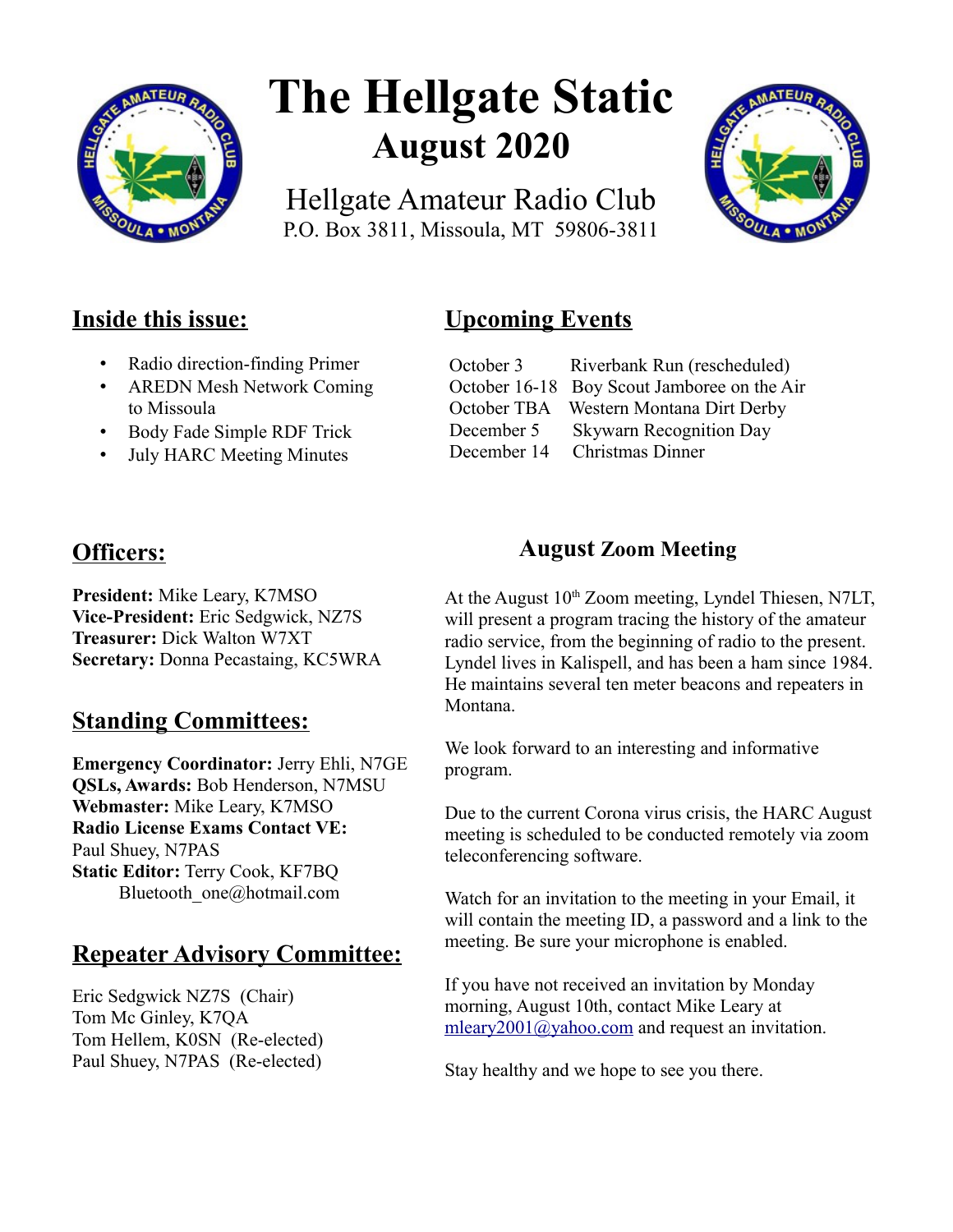## **Radio Direction Finding Primer**

## **Common methods used by 2meter transmitter hunt enthusiasts.**

Several club members have expressed an interest in having one or more two meter transmitter hunts. At one time years ago, HARC had transmitter hunts once a month during the summer. The transmitter could be located anywhere in the Missoula valley that is publicly accessible and would transmit periodically. Fox hunts always occur on simplex frequencies.

The participants had fun both as the fox or hidden transmitter and as hunters. We are hoping to find members or non-members who are interested in participating in some hunts this summer. We expect that they will be relatively easy ones as we will be pretty much novices at this point, and will learn together. The hunts should not require a lot of equipment, but if you have a directional antenna and a signal strength meter on your two meter radio it will help.

This article is a short introduction to the gear most commonly used by amateur radio fox hunters.





Tape measure yagi antenna Directional loop antenna

**Directional Antennas** - Many hams use compact directional antennas, which can be used to home in on the hidden transmitter, either by following the direction of the strongest signal to the transmitter or by taking strongest signal bearings from multiple locations and plotting the bearings on a map (triangulation). In the case of triangulation, the area in which the bearings intersect is the most likely location of the transmitter. Compact yagis or cubical quads are popular with enthusiasts.

Some directional antennas (such as loop antennas) are used to search for a null (minimum signal strength) in the hidden transmitters signal. These may provide a sharper bearing, but typically require a relatively strong signal.

If you don't currently have equipment available, a technique known as "body fade" can be quite effective. See the article "Body Fade – an RDF technique" in this issue.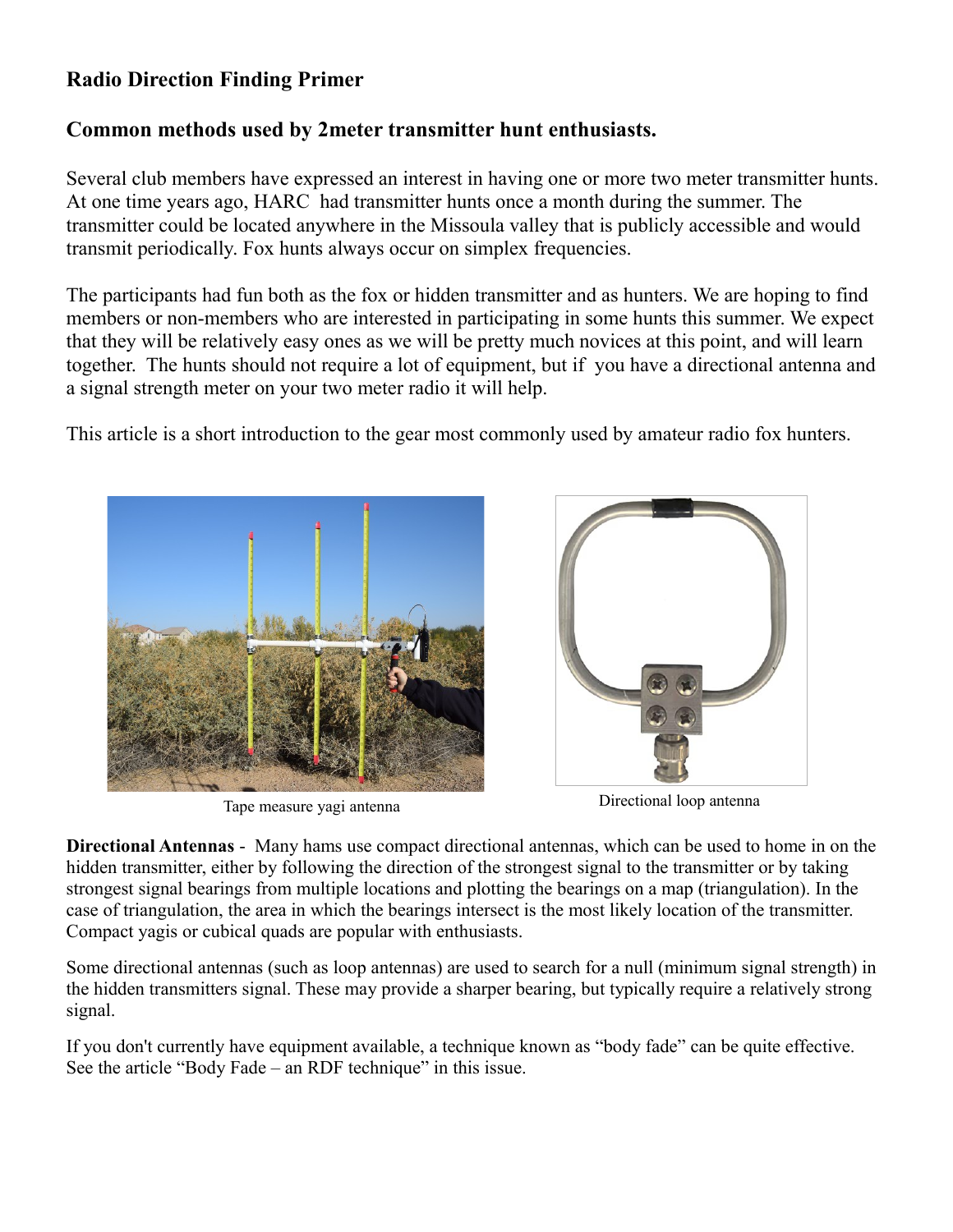

Passive attenuator

----------------------------------------------------------

Active attenuator unit

**Attenuation** – By attenuating the received signal, you can reduce strong signal overload, and more easily determine if you are moving closer to the transmitter, or moving away from the transmitter. The attenuation applied to the received signal, can be either:

Passive (resistive attenuation between the antenna and the radio or reducing the effectiveness of the antenna itself), or

Active attenuation where a simple mixer circuit and local oscillator can provide weaker signals at frequencies above or below the hidden transmitters frequency. Attenuation is particularly useful close in where other methods suffer from strong signal overload.



TDOA antenna array HandiFinder TDOA kit

**Time Distance of Arrival** (TDOA) – Using an FM receiver and a simple timer circuit that switches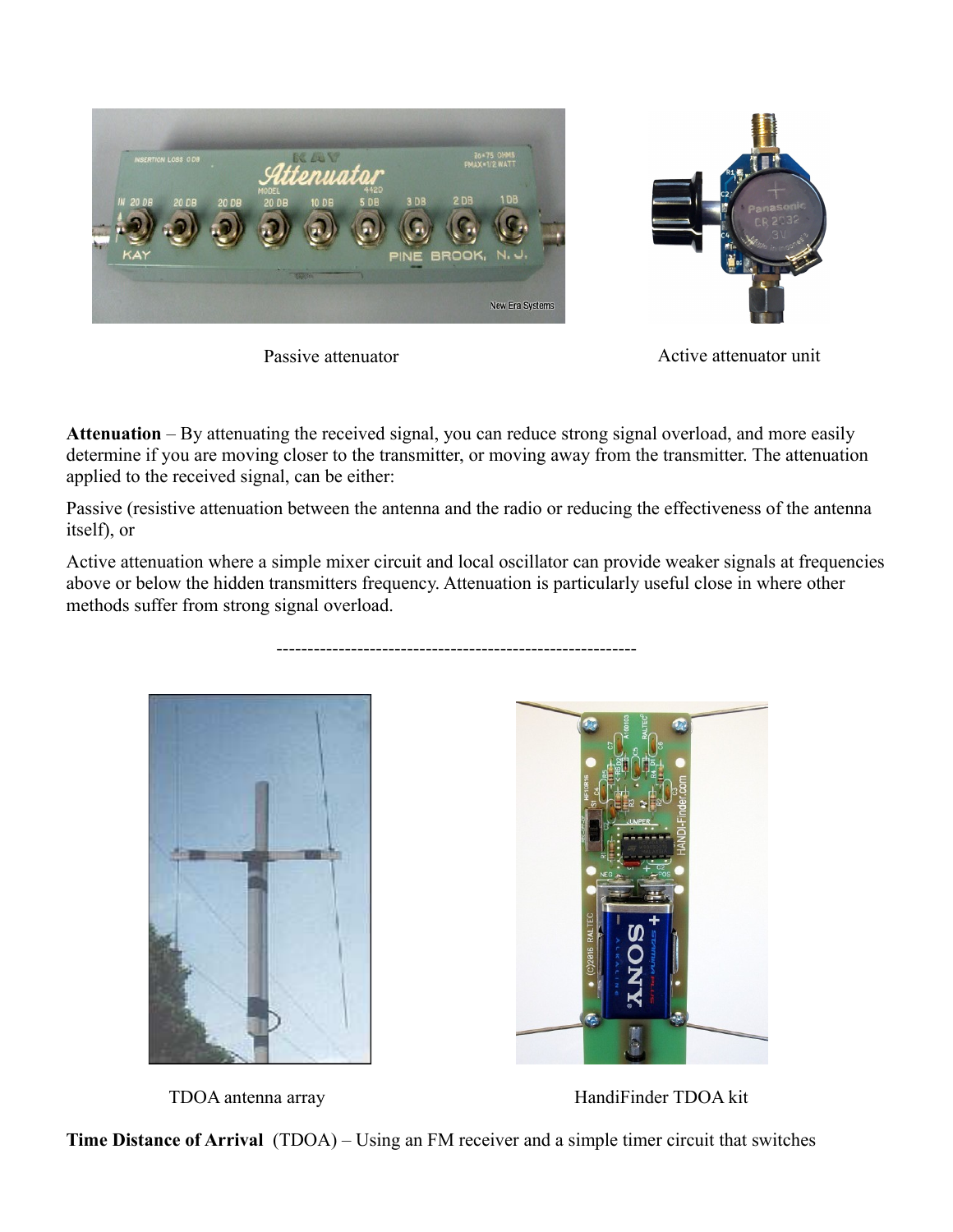#### Time Distance of Arrival Continued

the receiver between two antennas spaced about a half wavelength apart, at around 500 times per second, will produce 500Hz audio tone in the FM receiver. The audio tone will disappear when the antennas are in phase (equa-distant from the transmitter.) After rotating the two antennas until the tone nulls, the operator can draw a bearing line 90 degrees from the plain of the two antennas. Most TDOAs provide a bearing line that does not indicate whether the transmitter is in front of you or behind you, so two readings must be taken at different locations to resolve the 180 degree ambiguity. For this reason, TDOAs are typically used in a triangulation mode. They are fairly compact and inexpensive to buy or build.



**Pseudo Doppler** – Using a circuit that switches the receiver between multiple vertical antennas (Fig 1) (usually four or more) in a pattern that resembles a single antenna moving in a circle (Fig 2). The doppler direction finder detects a (Pseudo-doppler) shift up in frequency as the virtual antenna moves toward the transmitter, and a shift down in frequency as the virtual antenna moves away from the transmitter.

The doppler direction finder calculates the heading to the transmitter and indicates the direction to the transmitter on a compass rose. Doppler units can be used in a follow the signal mode or by triangulation.

#### **Triangulation**

Many times the quickest way to find a transmitter using directional antennas or TDOA is to take several "fixes" using you antenna and a compass. The fixes or bearing lines can be plotted on a map of the area. Some people actually plot them on Google Earth on a laptop.

Where the bearing lines intersect is the most likely location of the transmitter. The more bearings you plot that intersect in an area, the more confidence you can have that you are can move in closer and continue your hunt. Odd bearings that do not intersect near the other readings may be the result of reflections or "Multipath," and may be discarded.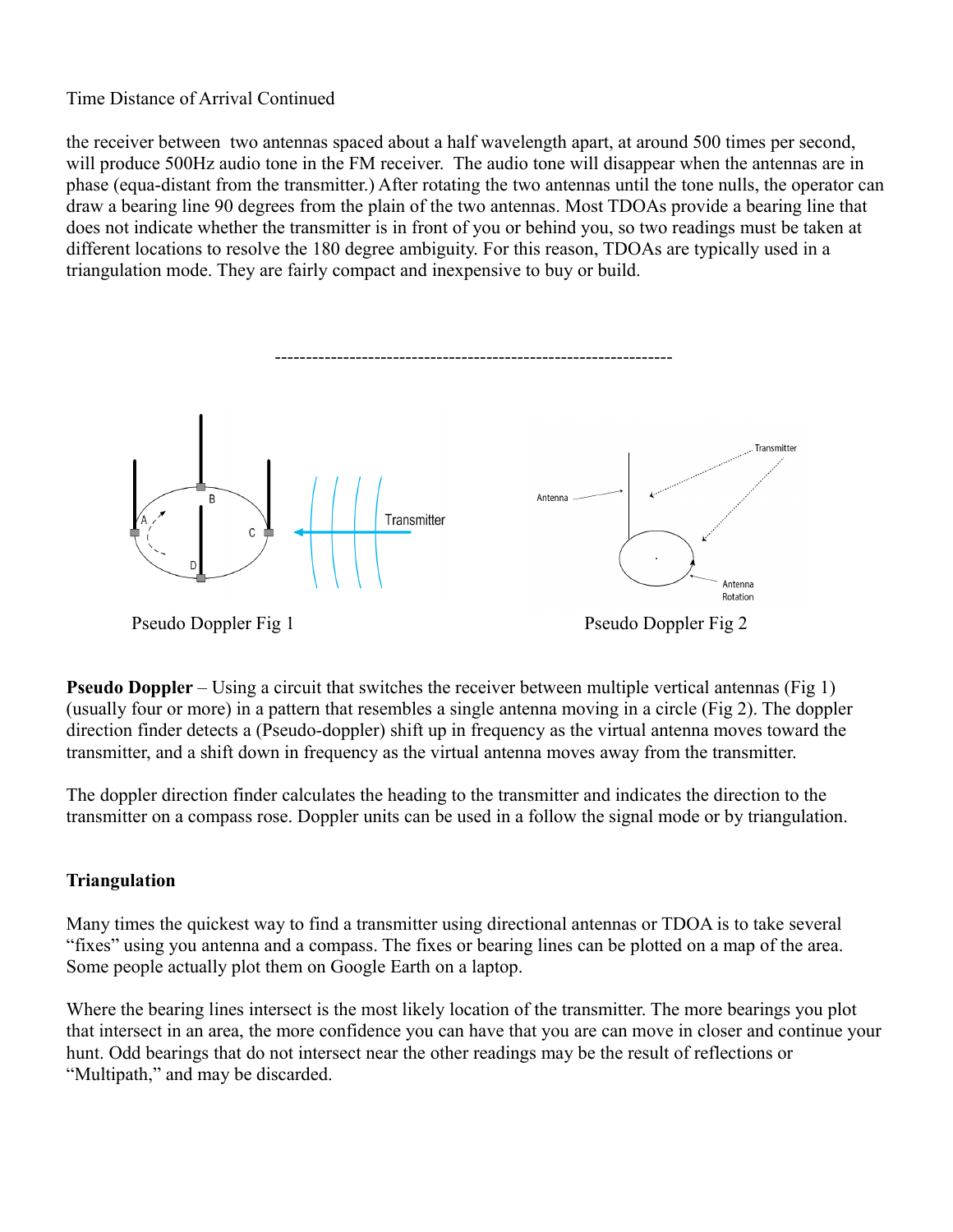

In this case google earth is used, to plot bearing lines, but a local area map of suitable size will work as well.

The area where the bearing lines cross is the likely location of the transmitter and deserves further exploration in search of the hidden transmitter.

There are many other direction finding methods but the above described methods or combinations of them comprise most of the popular methods in current amateur radio use.

It takes very little equipment to enjoy hunting for hidden transmitters and in many cases, especially with less experienced hunters, the fox may provide clues to assist the hunters as time goes on.

If you are interested in participating in a hunt, we are currently setting one up. If you are interested, please let us know at the meeting, or call Terry KF7BQ, at 406-396-0475 or at bluetooth  $one@hotmail.com$ .

More information about transmitter hunting can be found here:

ARRL Radio Direction Finding Resources http://www.arrl.org/direction-finding

Tape Measure Yagi Antenna [http://theleggios.net/wb2hol/projects/rdf/tape\\_bm.htm](http://theleggios.net/wb2hol/projects/rdf/tape_bm.htm)

Build the HANDI-finder (TDOA) <https://www.handi-finder.com/>

KB9VBR fox hunting video <https://www.youtube.com/watch?v=yR2cpd0vQdM>

Homing In resources for radio fox hunting <http://www.homingin.com/>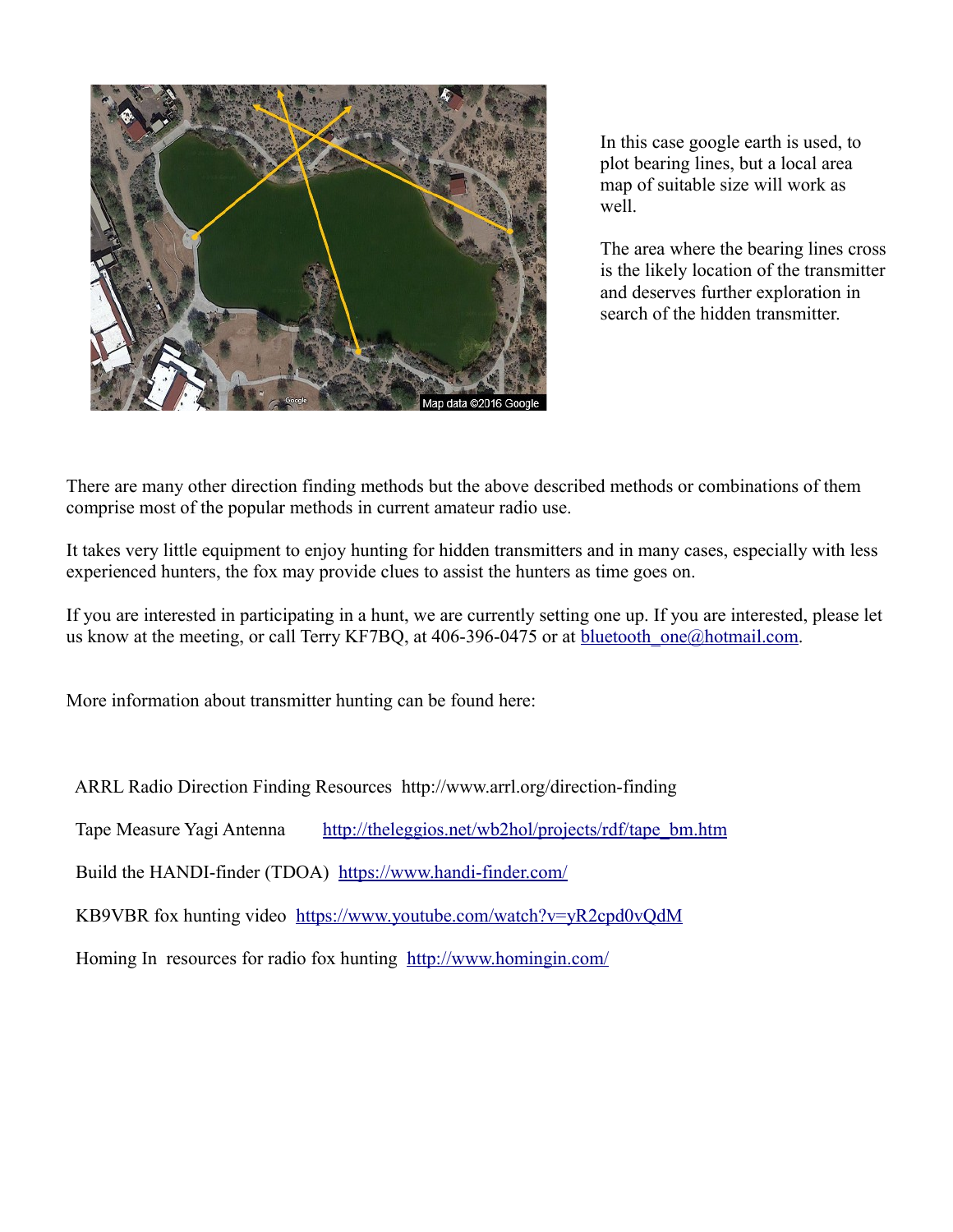## **AREDN Mesh Network Coming To Missoula**

Kevin Kerr, W1KGK, is currently working on bringing a **A**mateur **R**adio **E**mergency **D**ata **N**etwork to the Missoula area. He has installed a mesh network node at Pats Knob, near Plains, and is planning to complete a microwave link to Missoula's Point 6 in the near future. Once the Missoula link is completed, an access point at Point 6, will be capable of serving a Missoula mesh network. Eventually a link to Kalispell, through Polson are in Kevin's plan.

AREDN operates on frequencies in the 900MHz, 2.4 GHz and 5 GHz bands, and allows high bandwidth connections for file transfers, video, telephone interconnect and a myriad if other services. It makes use of relatively low cost commercial microwave equipment modified for amateur radio use. AREDN is has become very useful for emergency and disaster support in many areas of the country. It is a resource that the amateur radio community will lose if we do not put it to use.

#### **Body Fade a simple technique to use your hand held radio to find a signal source**

This technique is described in a fair number of transmitter hunt resources. It will likely work to locate transmitter when you are close to the transmitter and don't have a directional antenna available

- Hold HT close to your chest or waist and use your body to block (attenuate) the signal
- Slowly turn around, and listen to signal (or observe your S-meter)
- When signal sounds the weakest, the transmitter is behind you (180 degrees from direction you are facing)
- As you get closer to transmitter, you may not detect any changes in signal strength.
- Lower HT into cardboard box or tube shielded in aluminum foil until hear noticeable change in signal strength.
- Try body fade again.–Tune off frequency  $+/-5-10$  kHz to reduce receiver's sensitivity (thereby signal strength).
- Try body fade again.–Tune to  $3<sup>rd</sup>$  harmonic (if multi-band HT), and listen for lower strength signal there (147.54 x 3 => 442.62 MHz, 146.565 x 3 => 439.695 MHz)
- Remove the antenna and perform body fade technique again (remember RX only –don't TX!)